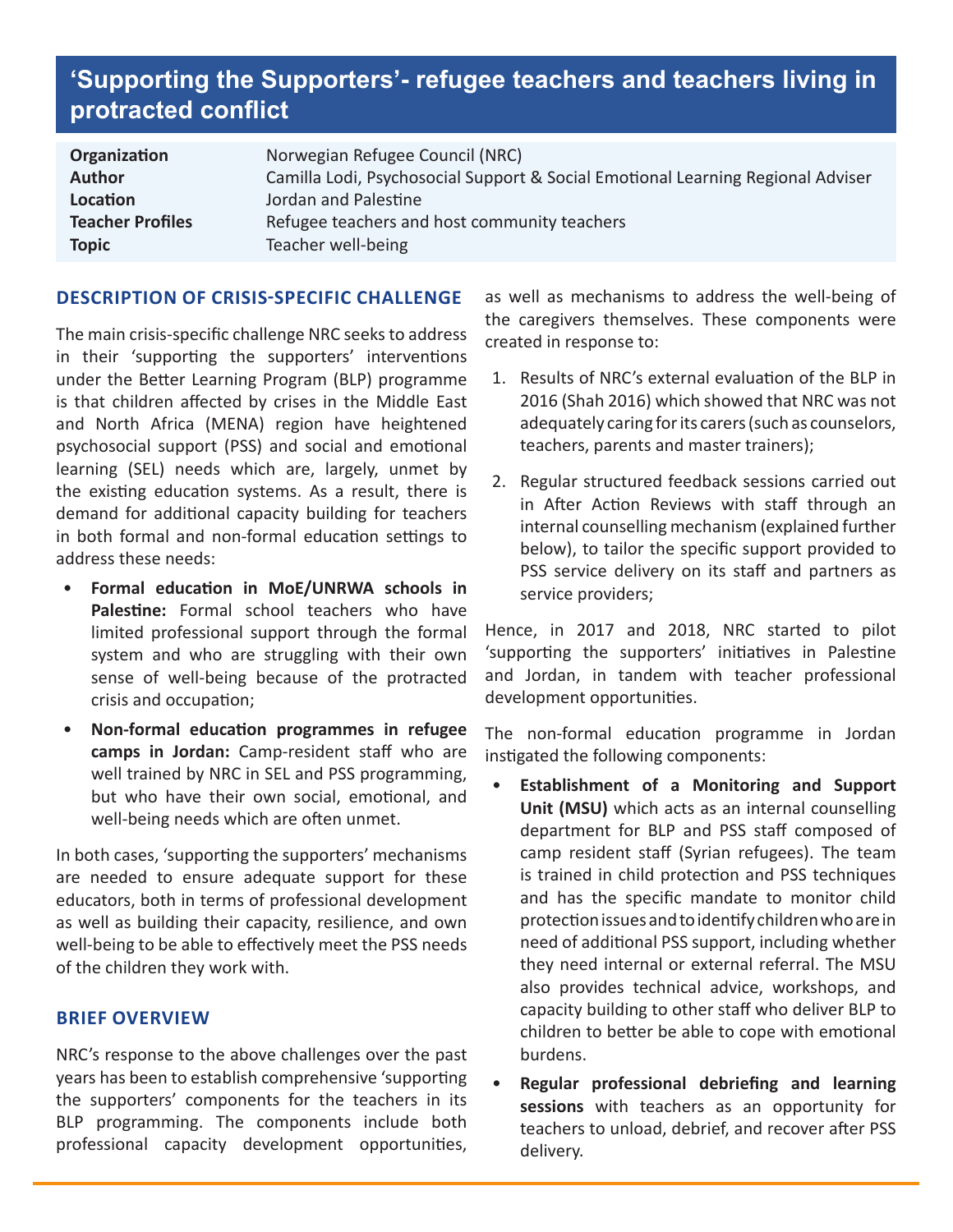- **Regular subject-specific capacity development opportunities** for BLP staff, with technical staff consistently following up.
- **Opportunities for personal/professional growth**  for staff, including being able to move away from delivering PSS and BLP interventions if required, and opportunities to take on more roles of responsibility within the programme.

In Palestine, these initiatives have been implemented by specialised local partners, namely the Palestinian Counselling Centre (PCC) and the Gaza Community Mental Health Program (GCMHP). Partners were selected based on their local expertise in this field. A series of meetings with NRC took place to define the objective of the proposed intervention, the strategy, and the methodology. The intervention focused on the following components:

- **Capacity building focusing on self-awareness and regulation techniques to deal with stress**  including breathing and relaxation exercises;
- **Expressive arts therapy** including writing, drama, dance, movement, painting, and music;
- **Recreational games** to improve well-being and reduce stress in open air settings;
- **Phone hotline** made available where qualified operators can refer counselling requests or provide online counselling services aiming at delving deeply into the major stressors affecting teachers' personal and professional lives;
- **Provision of PSS materials** as part of a kit in tandem with capacity building to teaching and non-teaching staff to implement PSS related activities in schools.

### **EVIDENCE AND OUTCOMES**

Providing PSS-based services to children in camps by guiding them through processes to deal with symptoms of trauma and distress, including sharing of horrible memories about war, can result in emotional and well-being burdens for the staff. Similarly, living under constant attacks in Gaza and violations of international humanitarian law (IHL) in West Bank, results in living constantly with high levels of stress. The main outcomes of integrating the 'supporting the supporters' mechanisms into the BLP include the following main results:

- **BLP teaching staff** overall, reported having an increased sense of personal resilience and wellbeing. Specifically, 74% (N=113) who were part of this initiative in West Bank reported that it was a source of support and 86% understood better the importance of practising self-care approaches in their personal and professional lives. 64% (N=57) in Gaza showed clear improvement in their ability to manage stress and 84% female teachers reported improvement in their daily work and in solving personal life problems. Overall in Gaza, 76% reported having improved their work deliverables by becoming more accurate and more motivated (Shah 2016). In Jordan, it was reported that staff were coping better with the stress of living in camps: 'I began practicing the content of BLP in my daily life. I started becoming calmer and my anger gradually faded away. I feel I'm a better teacher and person today. I have the knowledge and tools to change the way these children, and myself, view life. The students I work with continuously give me the motivation and encouragement to deal with my own problems' (Shah 2017).
- **Camp-resident refugee staff** in Jordan, have grown professionally covering now managerial positions in the NRC Learning Centres. They have been placed in charge of capacity development and performance of ten staff in each unit dealing with PSS support, outreach and community engagement, curriculum development, and quality control.
- **BLP service provision to children** suffering from trauma has strengthened as a result of having improved skills, practices, expertise, and motivation: 'We are now able to understand why children are being very challenging and aggressive, we understand now how much do they suffer and we were not considering that before'. In Jordan, data suggest that 80% of BLP students reported not having nightmares at all after the completion of the BLP individual sessions. A further 19% reported only having 1-2 nightmares per week (compared to on average 5 nights with nightmares/week at the start). A very small minority of students (less than 1%) continued to have 3 or more nightmares per week. Teachers reported stronger improvement on children' wellbeing as a consequence of teachers having greater skills and improved well-being themselves (Shah 2016).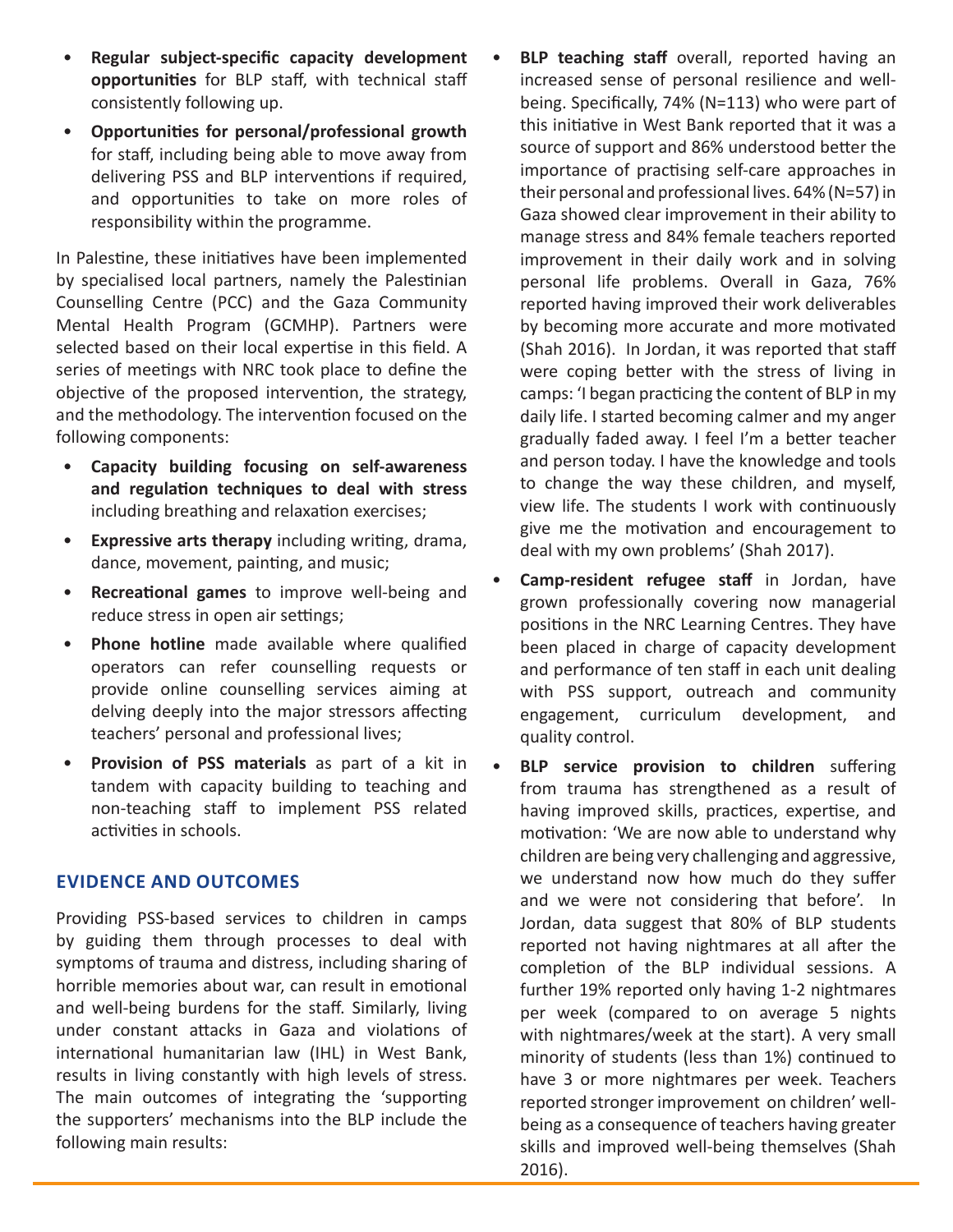## **LIMITATIONS, CHALLENGES, AND/OR LESSONS LEARNED**

#### *Jordan*

- Camp-resident staff have their own traumas and social and emotional distress with few services in camps available.
- NRC camp resident staff (with a small number of exceptions approved by the Ministry of Interior) are not allowed to leave the camp. This limits the occasion for professional exchange.
- The camp management's cash for work policy includes a staff rotation system which has been one of the main challenges exposing NRC to the risk of losing expertise. NRC has advocated to limit the rotation only to certain positions, excepting those staff who are engaged in PSS/child protection and education and should not be considered under a cash for work scheme.
- Displaced populations in camps were a great resource in the management of the crisis and during this post-crisis phase. Camp management policies should encourage the strategy of engaging with displaced populations from the early stage of a crisis.

## *Palestine*

- Protracted conflict and intensity of attacks in Gaza and violation of IHL in West Bank raise the level of stress and hopelessness, limiting the abilities of teaching and non-teaching staff to completely recover.
- Based on the pilot carried out in Palestine, it was suggested to increase the number of capacity building/training activities in order to increase the level of support and consistent follow-up and to have this initiative institutionalised in MoE schools.

# **REFERENCES**

- Shah, Ritesh. 2016. *Improving children well-being: an evaluation of NRC Better Learning Program in Palestine*. Norwegian Refugee Council.
- Shah, Ritesh. 2017. *Most Significant Change Story Teacher at Zaatari Refugee Camp, After Action Review in Jordan*. Norwegian Refugee Council.

## **LINKS**

• End the Nightmares: [https://youtu.be/](https://youtu.be/vnx6OARQeYs) [vnx6OARQeYs](https://youtu.be/vnx6OARQeYs)

# **TEACHER PROFILE**

### *Story one: Resident staff Zaatari Camp*

I am from, Syria- Duraa- Nawaa. I have been working with NRC for 6 years and the last 4 years I've been working in the Monitoring and Support Unit. NRC provided me with many professional development opportunities, this helped me both professionally and personally in re-adapting to the camp's life and facing difficulties. Supporting children who are traumatised made me being very proud both professionally and personally.

The professional development was very useful not only from the professional point of view. The camp environment was new for me and not easy. I learned how to support the community, children and other teachers. Children in camps are so different between each other and have different backgrounds and



MSU teacher. Photo credit Thilo Remini